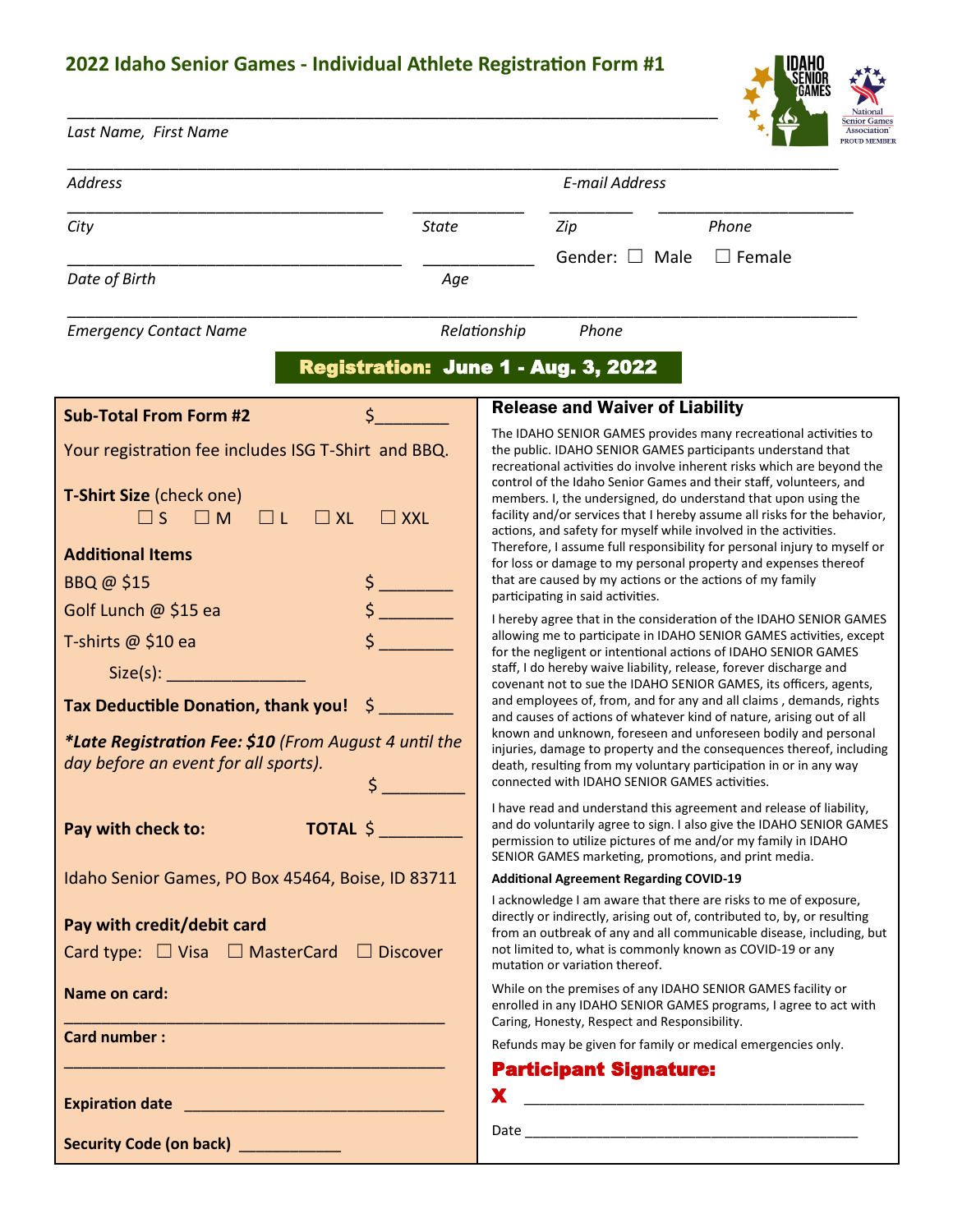## **2022 Idaho Senior Games ‐ Individual Athlete Registration Form #2**

Check each box for the sports you'll participate in, write in the subtotal at bottom, then carry the sub‐total to the "Check Out" box on Form #1 and complete your registration form.



| <b>Silver Sports</b><br>Registration June 1 - August 3<br>\$35                                                                                                                                                                | <b>Gold Sports</b><br><b>Registration June 1 - August 3</b><br>\$50                                                                                                                                                           |
|-------------------------------------------------------------------------------------------------------------------------------------------------------------------------------------------------------------------------------|-------------------------------------------------------------------------------------------------------------------------------------------------------------------------------------------------------------------------------|
| $\Box$ 10K Run / Walk<br>$\Box$ 5K Run / Walk                                                                                                                                                                                 | $\Box$ Basketball (fee includes all 3 events)                                                                                                                                                                                 |
| $\Box$ Archery                                                                                                                                                                                                                | $\Box$ Free Throw $\Box$ 3 Point Shot $\Box$ 3-on-3 Team                                                                                                                                                                      |
| $\Box$ Badminton<br>$\Box$ Doubles $\Box$ Mixed Doubles                                                                                                                                                                       | *Complete team options on Form #3, next page.                                                                                                                                                                                 |
| $\Box$ Singles                                                                                                                                                                                                                | $\Box$ Cycling (fee includes all 4 events)                                                                                                                                                                                    |
| $\Box$ Billiards / 8-Ball                                                                                                                                                                                                     | $\Box$ 5k TT $\Box$ 10k TT $\Box$ 20k RR $\Box$ 40k RR                                                                                                                                                                        |
| $\Box$ Bowling                                                                                                                                                                                                                | $\Box$ Racquetball                                                                                                                                                                                                            |
| $\Box$ Singles $\Box$ Doubles $\Box$ Mixed Doubles                                                                                                                                                                            | $\Box$ Singles $\Box$ Doubles $\Box$ Mixed Doubles                                                                                                                                                                            |
|                                                                                                                                                                                                                               |                                                                                                                                                                                                                               |
| $\Box$ Cornhole Toss<br>Age group: $\Box$ 50 - 59 $\Box$ 60 - 69 $\Box$ 70+                                                                                                                                                   |                                                                                                                                                                                                                               |
| $\Box$ Singles $\Box$ Open Doubles                                                                                                                                                                                            | $\Box$ Swimming*                                                                                                                                                                                                              |
|                                                                                                                                                                                                                               | $\Box$ Pickleball <b>NOTE: Players are required to</b><br>register online with Idaho Senior Games AND                                                                                                                         |
| $\Box$ Table Tennis                                                                                                                                                                                                           | pickleballtournaments.com See pg. 4                                                                                                                                                                                           |
| $\Box$ Singles $\Box$ Doubles $\Box$ Mixed Doubles                                                                                                                                                                            |                                                                                                                                                                                                                               |
| Partner Names: Names: Names and Names and Names and Names and Names and Names and Names and Names and Names and Names and Names and Names and Names and Names and Names and Names and Names and Names and Names and Names and | $\Box$ Tennis [Note: Players may choose 2 events]                                                                                                                                                                             |
| <b>Stand Alone Sports</b>                                                                                                                                                                                                     | $\Box$ Singles $\Box$ Doubles $\Box$ Mixed Doubles                                                                                                                                                                            |
| Additional fees for all other sports.                                                                                                                                                                                         | Partner Names: Names: Names and Names and Names and Names and Names and Names and Names and Names and Names and Names and Names and Names and Names and Names and Names and Names and Names and Names and Names and Names and |
| $\Box$ Golf                                                                                                                                                                                                                   |                                                                                                                                                                                                                               |
| $\Box$ \$65 - 18 holes, cart, lunch                                                                                                                                                                                           | $\Box$ Track & Field*                                                                                                                                                                                                         |
| $\Box$ \$47 - 18 holes, lunch, walking                                                                                                                                                                                        | * If you checked Swimming, or Track & Field, please                                                                                                                                                                           |
| $\Box$ \$33 - [Players with Full Boise Ranch pass]<br>18 holes, cart, lunch                                                                                                                                                   | complete appropriate section of Form #3 on next page.                                                                                                                                                                         |
| $\Box$ \$15 - [Players with Full Boise Ranch pass]                                                                                                                                                                            |                                                                                                                                                                                                                               |
| 18 holes, lunch, walking                                                                                                                                                                                                      |                                                                                                                                                                                                                               |
| $\Box$ \$49 - [Players with Half Boise Ranch pass]                                                                                                                                                                            | <b>Please Note:</b>                                                                                                                                                                                                           |
| 18 holes, cart, lunch                                                                                                                                                                                                         | • Silver registration may participate in 2 silver level                                                                                                                                                                       |
| $\Box$ \$31 - [Players with Half Boise Ranch pass]<br>18 holes, lunch, walking                                                                                                                                                | sports. (\$10 for each additional sport)                                                                                                                                                                                      |
| <b>Mountain Biking</b>                                                                                                                                                                                                        | • Gold registration may participate in 2 gold level                                                                                                                                                                           |
| \$40 fee includes both events                                                                                                                                                                                                 | sports or 1 gold level sport and 1 silver level                                                                                                                                                                               |
| $\Box$ Cross Country $\Box$ Hill Climb                                                                                                                                                                                        | sport. (\$10 for each additional sport)                                                                                                                                                                                       |
| <b>Softball Metal Bat Draft Tournament:</b>                                                                                                                                                                                   | • Stand Alone sports are NOT Gold or Silver.                                                                                                                                                                                  |
| Individual Fee: \$35                                                                                                                                                                                                          |                                                                                                                                                                                                                               |
| [Note: Fill out Draft Registration Form #4, next page]                                                                                                                                                                        | <b>SUBTOTAL:</b> Please carry your subtotal to Form #1<br>and complete your registration form.                                                                                                                                |
| $\Box$ Triathlon: \$20 For more info, see our website:                                                                                                                                                                        | \$                                                                                                                                                                                                                            |
| www.idahoseniorgames.org                                                                                                                                                                                                      |                                                                                                                                                                                                                               |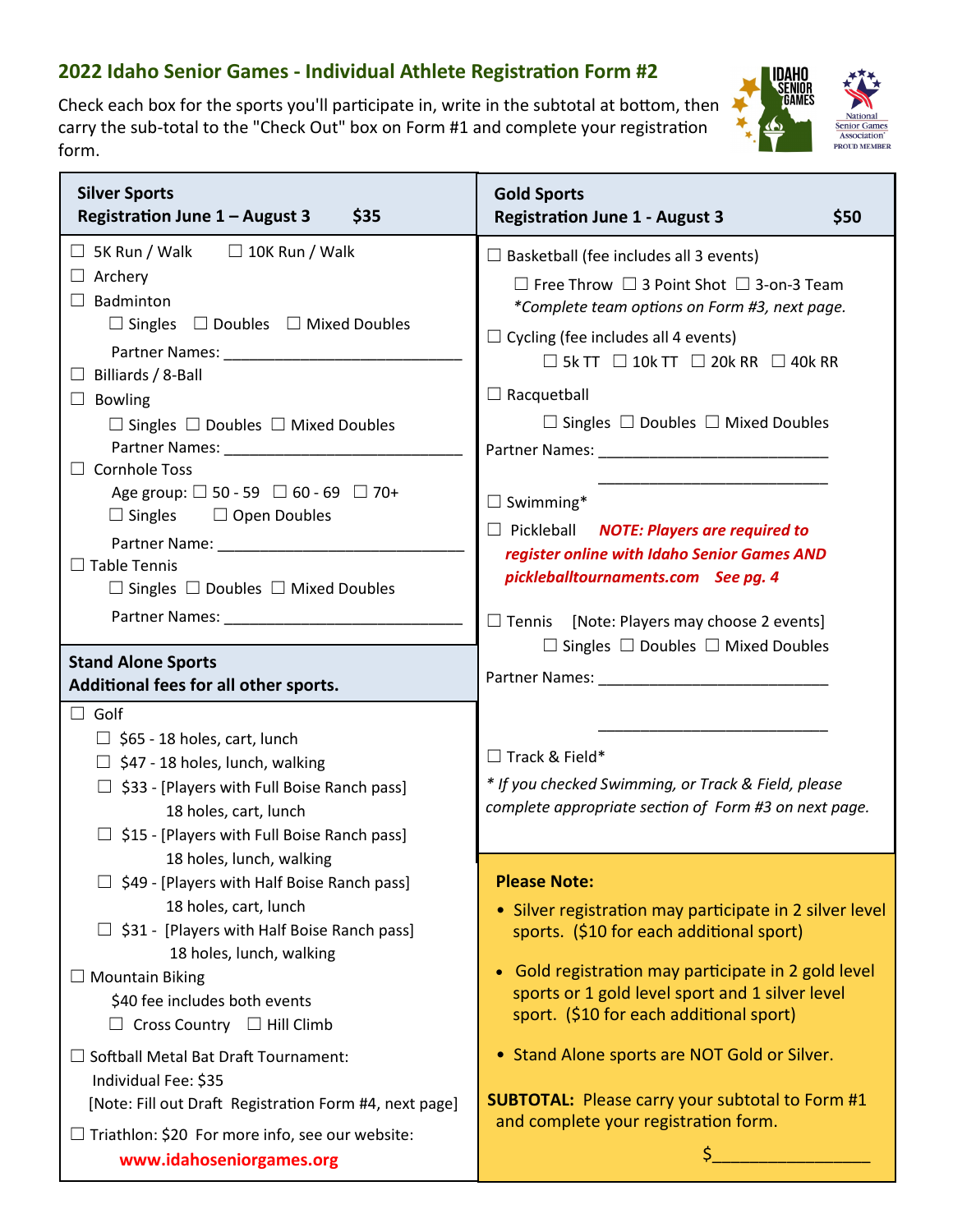**For those who checked Basketball, Swimming or Track & Field on the previous page (Form #2), please complete the appropriate section below.**